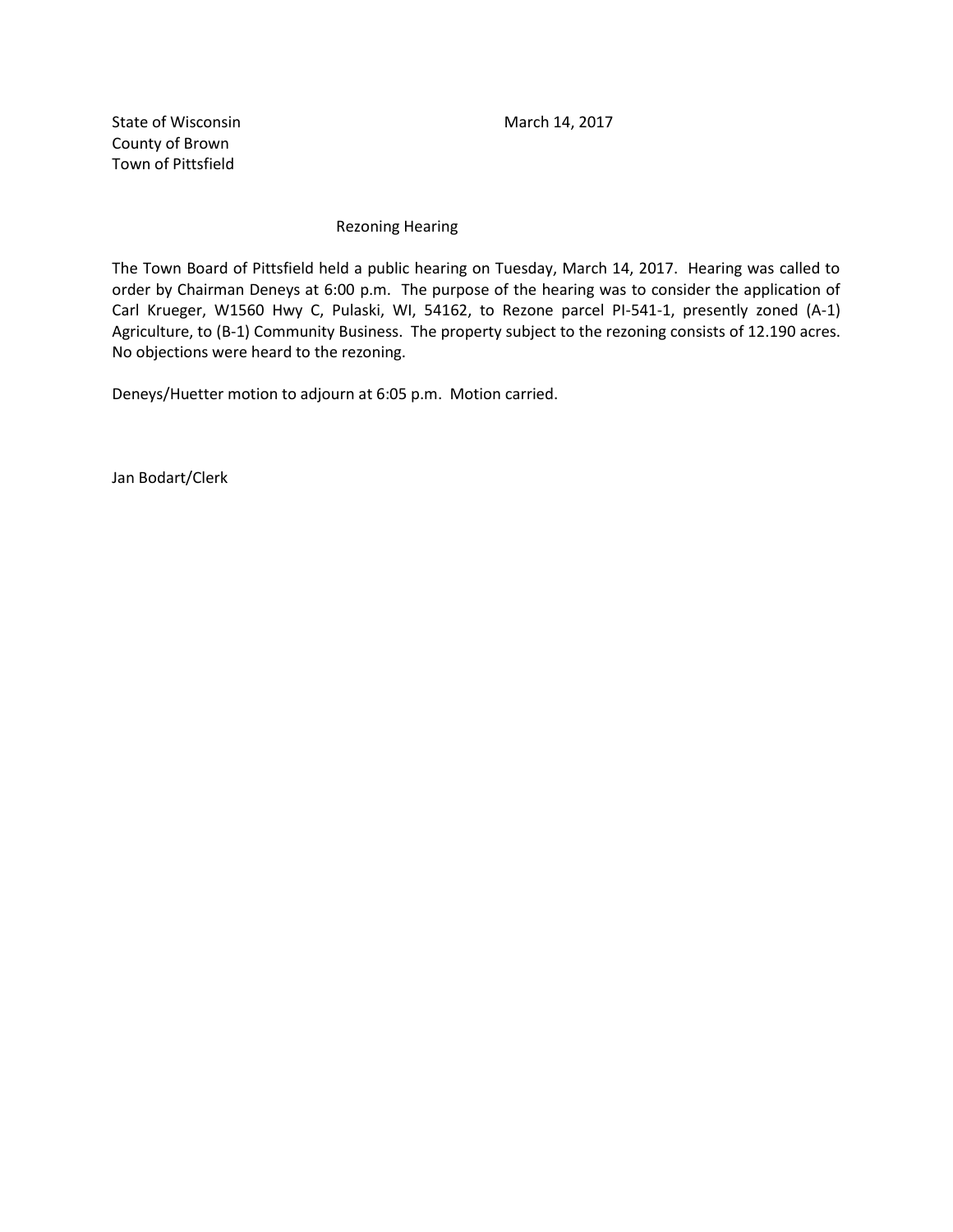State of Wisconsin **March 14, 2017** March 14, 2017 County of Brown Town of Pittsfield

The Town Board of Pittsfield held a regular board meeting on Tuesday, March 14, 2017. Meeting was called to order by Chairman Deneys at 7:00 p.m. followed by the Pledge of Allegiance and an Opening Prayer. Present for roll were Chairman Deneys, Supervisor Huetter, and Supervisor Tauscher.

Tauscher/Huetter, motion to approve the agenda as presented. Motion carried.

Huetter/Tauscher, motion to approve the printed minutes from the February 14, 2017, meeting. Motion carried.

| Treasurer Harrig's report:                                    |                |
|---------------------------------------------------------------|----------------|
| Cash on hand February 2017                                    | \$1,369,753.78 |
| Income                                                        | \$511,278.99   |
| Expenses                                                      | \$965,624.54   |
| Available balance                                             | \$915,408.23   |
| Deneys/Huetter, motion to approve the report. Motion carried. |                |

Rescue Squad Report: No meeting in February. Next meeting will be March 27, 2017.

Fire Dept. Report:

Meeting was held Feb. 28, 2017. One new member has been added to the department. Discussion on payment for the new fire truck was held. Bids for the replacement of the roof on the fire station are due by April 15, 2017. A list of the firefighter donations was passed around. Huetter/Tauscher, motion to accept the report. Motion carried.

Deneys/Tauscher, motion to approve the first payment for the new fire truck for \$30,703. Voice vote: Deneys: yes, Tauscher: yes, Huetter: yes. Motion carried. There has been \$15,000 taken from the vehicle fund for each municipality to go toward the purchase of the new fire truck as well.

Community Park:

Working on the Comprehensive Plan to have it to planning by the April meeting. Have checked out lighting systems with three options for the board to consider.

Deneys/Huetter motion to utilize some of the ATC funds and install a 400 watt pole light on the island at the park. Motion carried.

Humane officer report:

Deneys/Huetter, motion to receive and place on file the report from the humane officer. Motion carried.

Planning committee report:

- 1. Recommend approval of the pond permit for Bobbi & Ken Hensrud.
- 2. Recommend approval of an amended conditional use permit for Matt Olson.
- 3. No action required on property exchange on Airport Drive.
- 4. Recommend approval of the rezoning of PI-541-1 for Carl Krueger.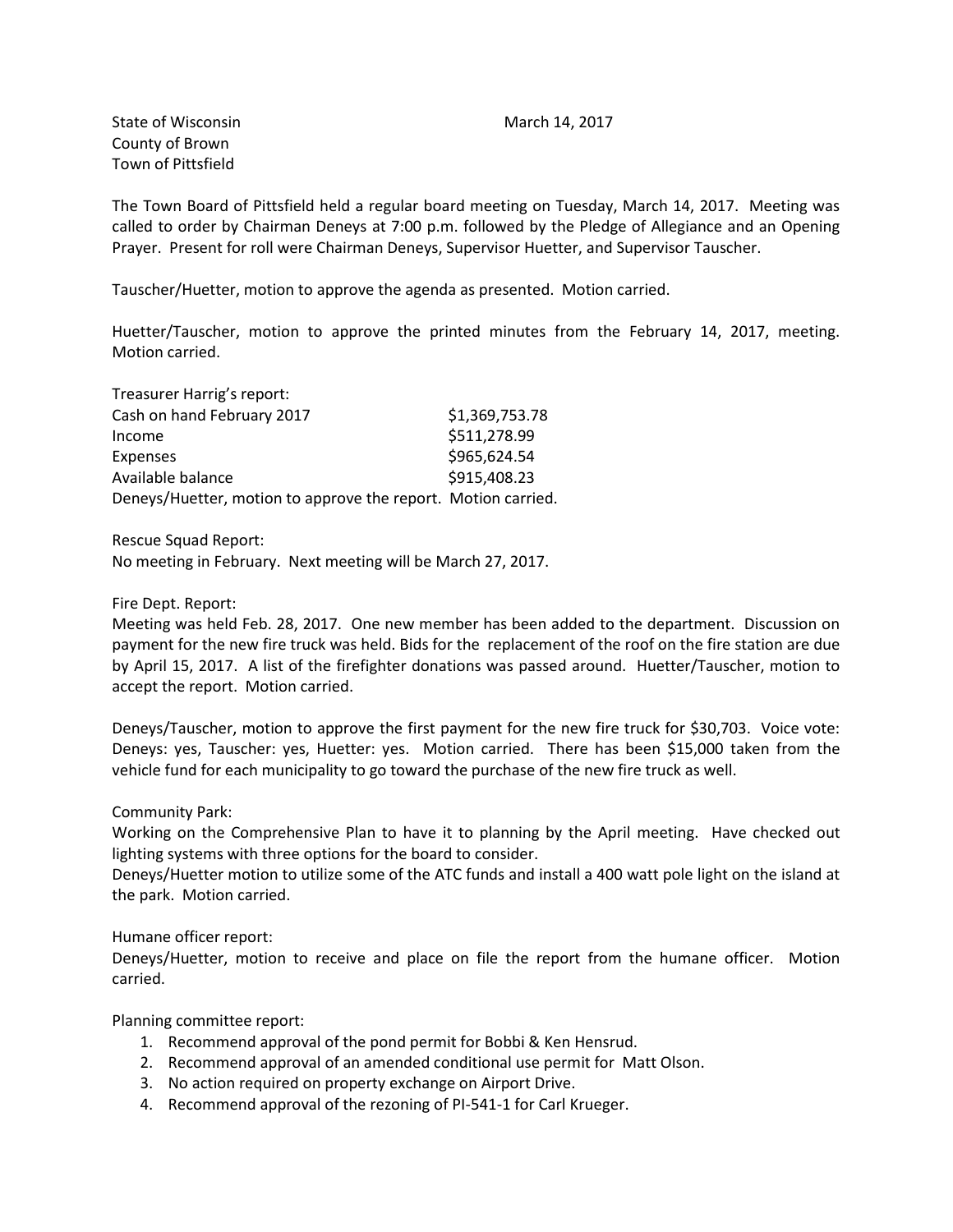- 5. Recommend going with option 3 for the lighting at the park.
- 6. Comprehensive Plan for the park to be reviewed at the April meeting with final for the May meeting.
- 7. Recommend approval for Robert Fischer to clean ditch on Hillside Drive at owner's expense.
- 8. Road damage caused by contractor on S. St. Augustine Street will be paid for out of his construction deposit.
- 9. No approval for over weight vehicles on Brown County and Redwood Drive before weight limits are removed.
- 10. Farmland preservation plan has been conditionally approved by DACP.

Tauscher/Huetter, motion to approve the report.

Deneys/Huetter, motion to deviate from the agenda order. Motion carried.

Jan Bodart was presented with a Resolution Recognizing her 24 years of service and dedication to the Town of Pittsfield as well as a thank you gift.

 (It has been an honor for me to serve as the Clerk for our town all these years. I have gotten to know many very great people over the years. I want to personally thank the Board, Keith, Tom, Ray, Treasurer Sandy, as well as our Zoning Administrator-and new Clerk, Debbie, for making my job much easier. I will miss all of you but I know our Town is in very GOOD hands. Thank You ALL.)

Deneys/Tauscher, motion to amend the Conditional Use Permit for Matt Olson to include up to 60 cars on the premises for up to 60 days with an inspection to be done May 10, 2017, to insure he is in compliance. Motion carried.

Deneys/Huetter, motion to approve the rezoning for Carl Krueger for parcel PI-541-1 presently zoned (A-1) Agriculture to (B-1) Community Business. Motion carried.

Deneys/Huetter, motion to sign two year contracts with Debbie Diederich for Town Clerk and Sandy Harrig for Town Treasurer. Motion carried.

Deneys/Tauscher, motion to approve the Pond Permit for Bobbi & Kenn Hensrud. Motion carried.

Deneys/Tauscher, motion to have Chairman Deneys send a letter to Public Service Commission requesting the Town of Pittsfield's Environmental Impact Fee distribution of \$280,298. Motion carried.

Road repairs:

- 1. Huetter/Deneys, motion to accept the bid from MCC for \$165,518.30 for the road construction on School Road. Voice vote: Deneys: yes, Huetter: yes, Tauscher: yes. Motion carried.
- 2. Deneys/Tauscher, motion to sign Brown County 2018 Maintenance Agreement. Motion carried.
- 3. Deneys/Tauscher, motion to contact Matt Maroszek to repair S. St. Augustine Street where it was damaged by a contractor and use the funds from the construction deposit to pay for the repairs. Motion carried.
- 4. Deneys/Tauscher, motion to have Robert Fischer clean the ditch on Hillside Drive at his own expense. Motion carried.

Board of review date will be May 15, 2017, 8:00-10:00 a.m. and open book will be May 4, 2017, 8:00- 10:00 a.m.